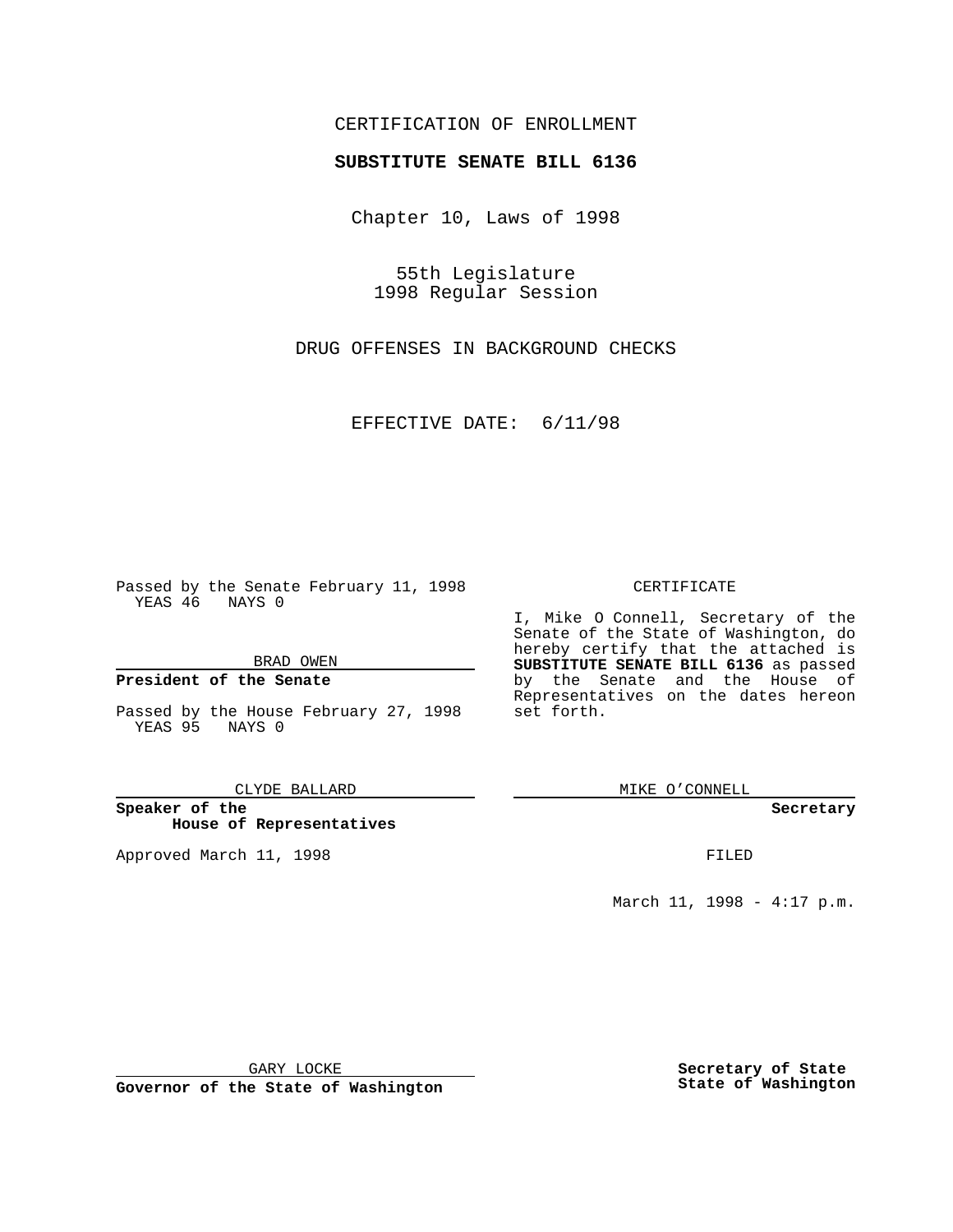## **SUBSTITUTE SENATE BILL 6136** \_\_\_\_\_\_\_\_\_\_\_\_\_\_\_\_\_\_\_\_\_\_\_\_\_\_\_\_\_\_\_\_\_\_\_\_\_\_\_\_\_\_\_\_\_\_\_

\_\_\_\_\_\_\_\_\_\_\_\_\_\_\_\_\_\_\_\_\_\_\_\_\_\_\_\_\_\_\_\_\_\_\_\_\_\_\_\_\_\_\_\_\_\_\_

Passed Legislature - 1998 Regular Session

#### **State of Washington 55th Legislature 1998 Regular Session**

**By** Senate Committee on Human Services & Corrections (originally sponsored by Senators Oke and Long)

Read first time 02/06/98.

 AN ACT Relating to drug offenses in background checks; amending RCW 43.43.830, 43.43.834, and 43.43.842; and adding a new section to chapter 43.43 RCW.

BE IT ENACTED BY THE LEGISLATURE OF THE STATE OF WASHINGTON:

 **Sec. 1.** RCW 43.43.830 and 1996 c 178 s 12 are each amended to read as follows:

 Unless the context clearly requires otherwise, the definitions in this section apply throughout RCW 43.43.830 through 43.43.840.

(1) "Applicant" means:

 (a) Any prospective employee who will or may have unsupervised access to children under sixteen years of age or developmentally disabled persons or vulnerable adults during the course of his or her 13 employment or involvement with the business or organization;

 (b) Any prospective volunteer who will have regularly scheduled unsupervised access to children under sixteen years of age, developmentally disabled persons, or vulnerable adults during the course of his or her employment or involvement with the business or organization under circumstances where such access will or may involve groups of (i) five or fewer children under twelve years of age, (ii)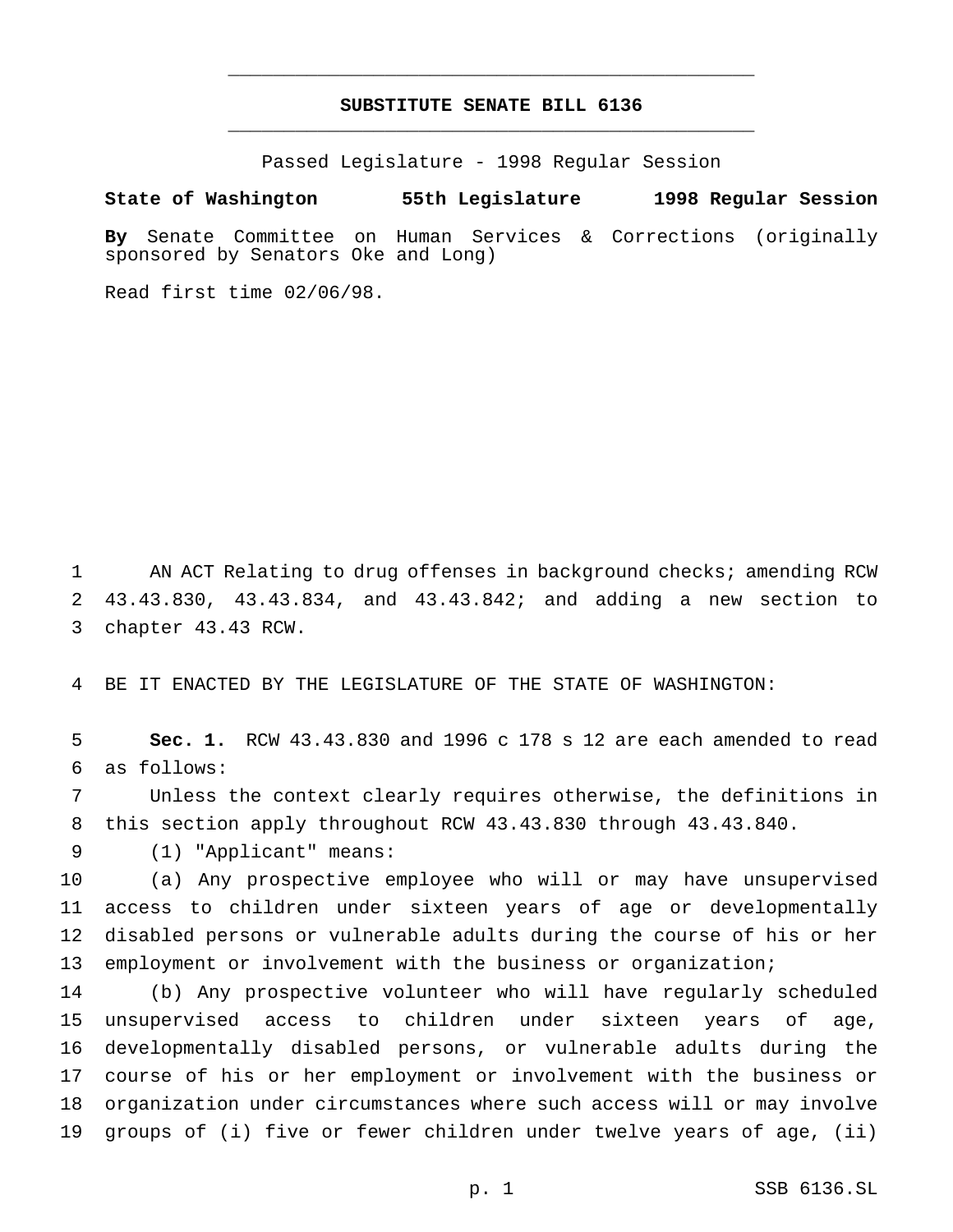three or fewer children between twelve and sixteen years of age, (iii) developmentally disabled persons, or (iv) vulnerable adults; or

 (c) Any prospective adoptive parent, as defined in RCW 26.33.020. (2) "Business or organization" means a business or organization licensed in this state, any agency of the state, or other governmental entity, that educates, trains, treats, supervises, houses, or provides recreation to developmentally disabled persons, vulnerable adults, or children under sixteen years of age, including but not limited to public housing authorities, school districts, and educational service districts.

 (3) "Civil adjudication" means a specific court finding of sexual abuse or exploitation or physical abuse in a dependency action under RCW 13.34.040 or in a domestic relations action under Title 26 RCW. In the case of vulnerable adults, civil adjudication means a specific court finding of abuse or financial exploitation in a protection proceeding under chapter 74.34 RCW. It does not include administrative proceedings. The term "civil adjudication" is further limited to court findings that identify as the perpetrator of the abuse a named individual, over the age of eighteen years, who was a party to the dependency or dissolution proceeding or was a respondent in a protection proceeding in which the finding was made and who contested the allegation of abuse or exploitation.

 (4) "Conviction record" means "conviction record" information as defined in RCW 10.97.030(3) relating to a crime against children or other persons committed by either an adult or a juvenile. It does not include a conviction for an offense that has been the subject of an expungement, pardon, annulment, certificate of rehabilitation, or other equivalent procedure based on a finding of the rehabilitation of the person convicted, or a conviction that has been the subject of a pardon, annulment, or other equivalent procedure based on a finding of innocence. It does include convictions for offenses for which the defendant received a deferred or suspended sentence, unless the record has been expunged according to law.

 (5) "Crime against children or other persons" means a conviction of any of the following offenses: Aggravated murder; first or second degree murder; first or second degree kidnaping; first, second, or third degree assault; first, second, or third degree assault of a child; first, second, or third degree rape; first, second, or third degree rape of a child; first or second degree robbery; first degree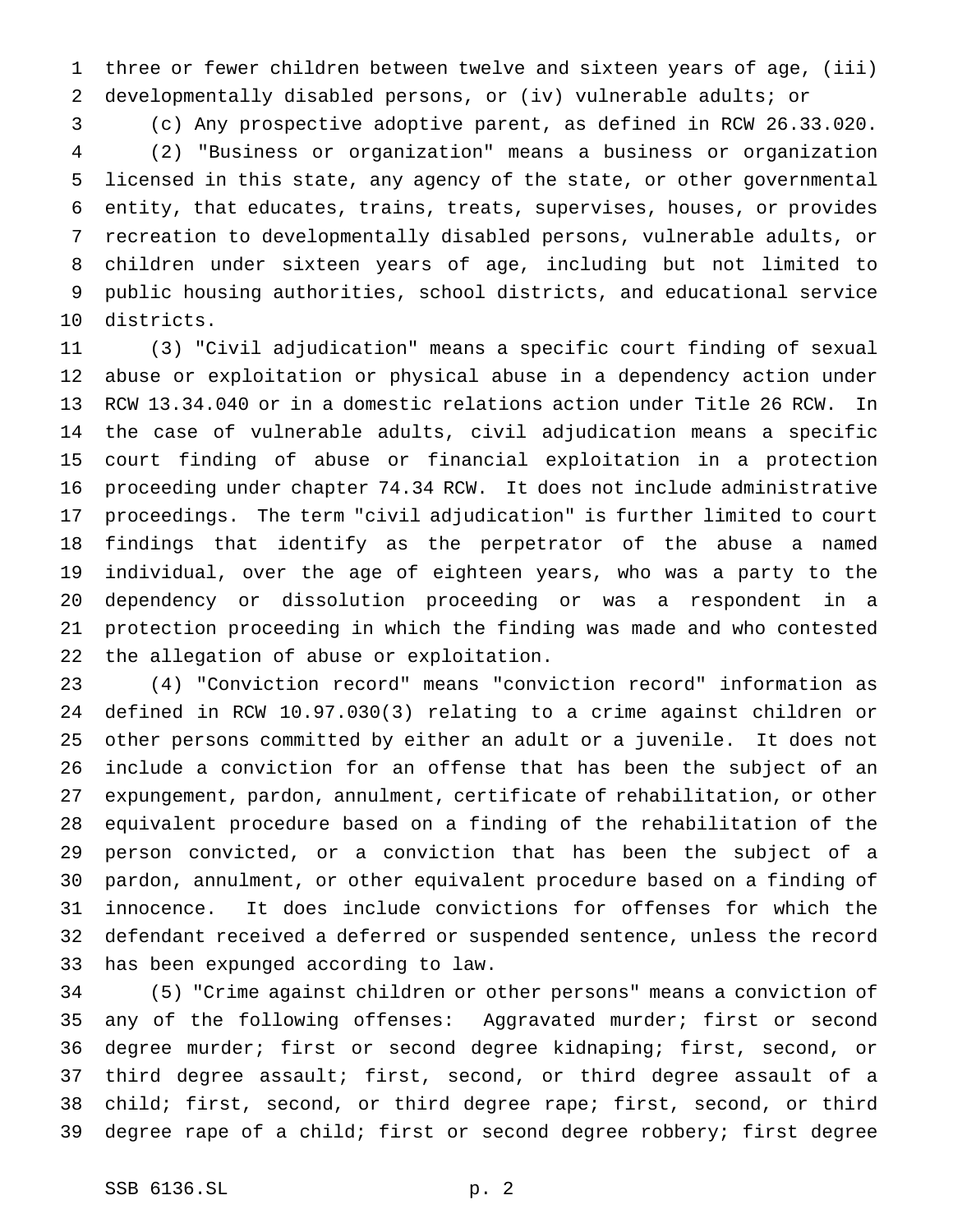arson; first degree burglary; first or second degree manslaughter; first or second degree extortion; indecent liberties; incest; vehicular homicide; first degree promoting prostitution; communication with a minor; unlawful imprisonment; simple assault; sexual exploitation of minors; first or second degree criminal mistreatment; child abuse or neglect as defined in RCW 26.44.020; first or second degree custodial interference; malicious harassment; first, second, or third degree child molestation; first or second degree sexual misconduct with a 9 minor; ((first or second degree rape of a child;)) patronizing a 10 juvenile prostitute; child abandonment; promoting pornography; selling or distributing erotic material to a minor; custodial assault; 12 violation of child abuse restraining order; child buying or selling; 13 prostitution; felony indecent exposure; criminal abandonment; or any of these crimes as they may be renamed in the future.

 (6) "Crimes relating to drugs" means a conviction of a crime to manufacture, delivery, or possession with intent to manufacture or deliver a controlled substance.

 (7) "Crimes relating to financial exploitation" means a conviction for first, second, or third degree extortion; first, second, or third degree theft; first or second degree robbery; forgery; or any of these crimes as they may be renamed in the future.

 $((+7))$   $(8)$  "Disciplinary board final decision" means any final decision issued by a disciplining authority under chapter 18.130 RCW or the secretary of the department of health for the following businesses or professions:

- (a) Chiropractic;
- (b) Dentistry;
- (c) Dental hygiene;
- (d) Massage;
- (e) Midwifery;
- (f) Naturopathy;
- (g) Osteopathic medicine and surgery;
- (h) Physical therapy;
- (i) Physicians;
- (j) Practical nursing;
- (k) Registered nursing; and
- (l) Psychology.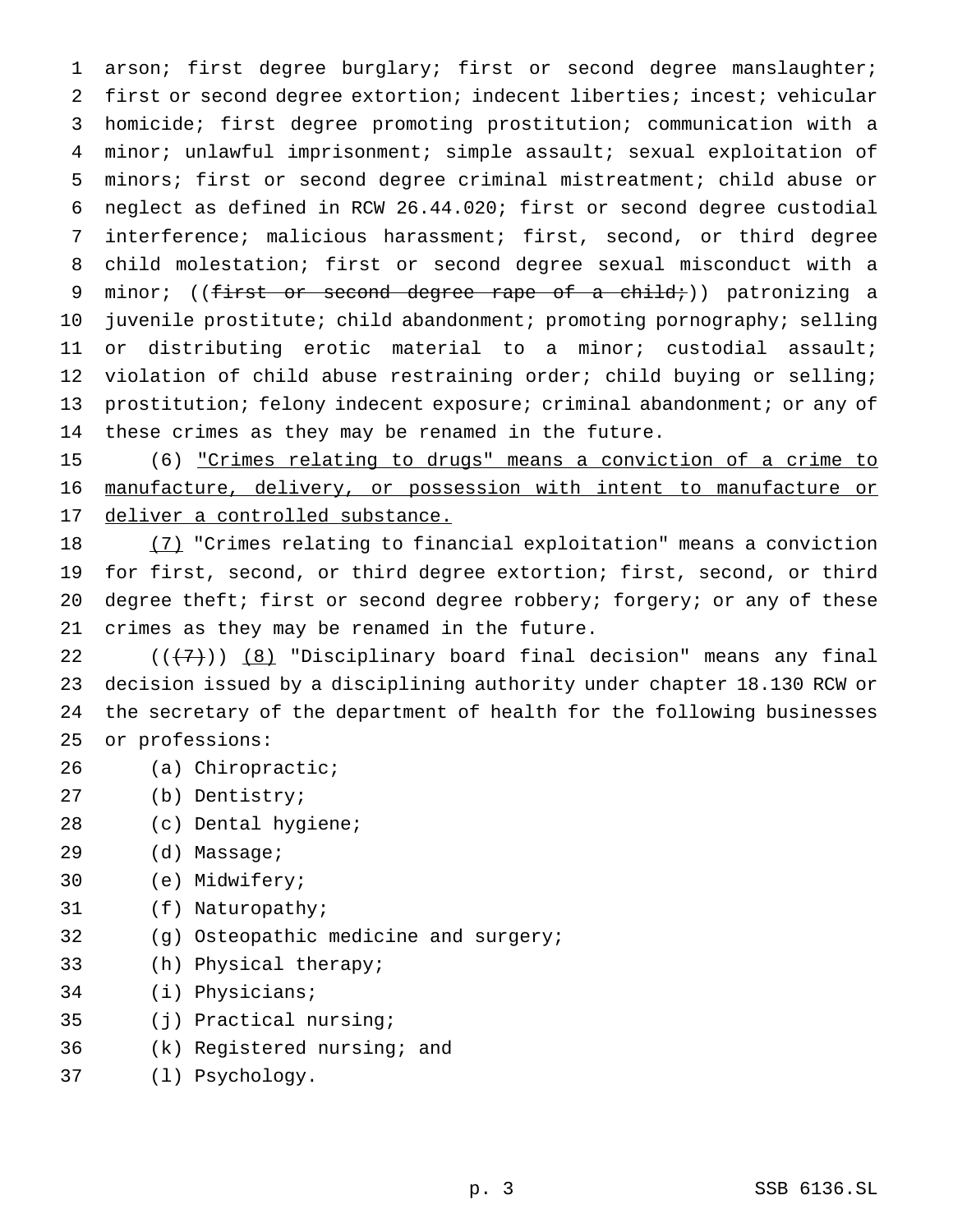"Disciplinary board final decision," for real estate brokers and salespersons, means any final decision issued by the director of the department of licensing for real estate brokers and salespersons.

4 (( $(8)$ )) (9) "Unsupervised" means not in the presence of:

 (a) Another employee or volunteer from the same business or organization as the applicant; or

 (b) Any relative or guardian of any of the children or developmentally disabled persons or vulnerable adults to which the applicant has access during the course of his or her employment or involvement with the business or organization.

 $((+9))$  (10) "Vulnerable adult" means "vulnerable adult" as defined in chapter 74.34 RCW, except that for the purposes of requesting and receiving background checks pursuant to RCW 43.43.832, it shall also include adults of any age who lack the functional, mental, or physical ability to care for themselves.

 $((+10))$  (11) "Financial exploitation" means the illegal or improper use of a vulnerable adult or that adult's resources for another person's profit or advantage.

19 (( $\left(\frac{11}{11}\right)$ ) (12) "Agency" means any person, firm, partnership, association, corporation, or facility which receives, provides services to, houses or otherwise cares for vulnerable adults.

 NEW SECTION. **Sec. 2.** A new section is added to chapter 43.43 RCW to read as follows:

 For purposes of background checks, convictions for crimes relating to drugs may be used as a tool for investigation and may be used for any decision regarding the person's suitability for a position in which the person may have unsupervised access to children or vulnerable adults.

 **Sec. 3.** RCW 43.43.834 and 1990c3s 1103 are each amended to read as follows:

 (1) A business or organization shall not make an inquiry to the Washington state patrol under RCW 43.43.832 or an equivalent inquiry to a federal law enforcement agency unless the business or organization has notified the applicant who has been offered a position as an employee or volunteer, that an inquiry may be made.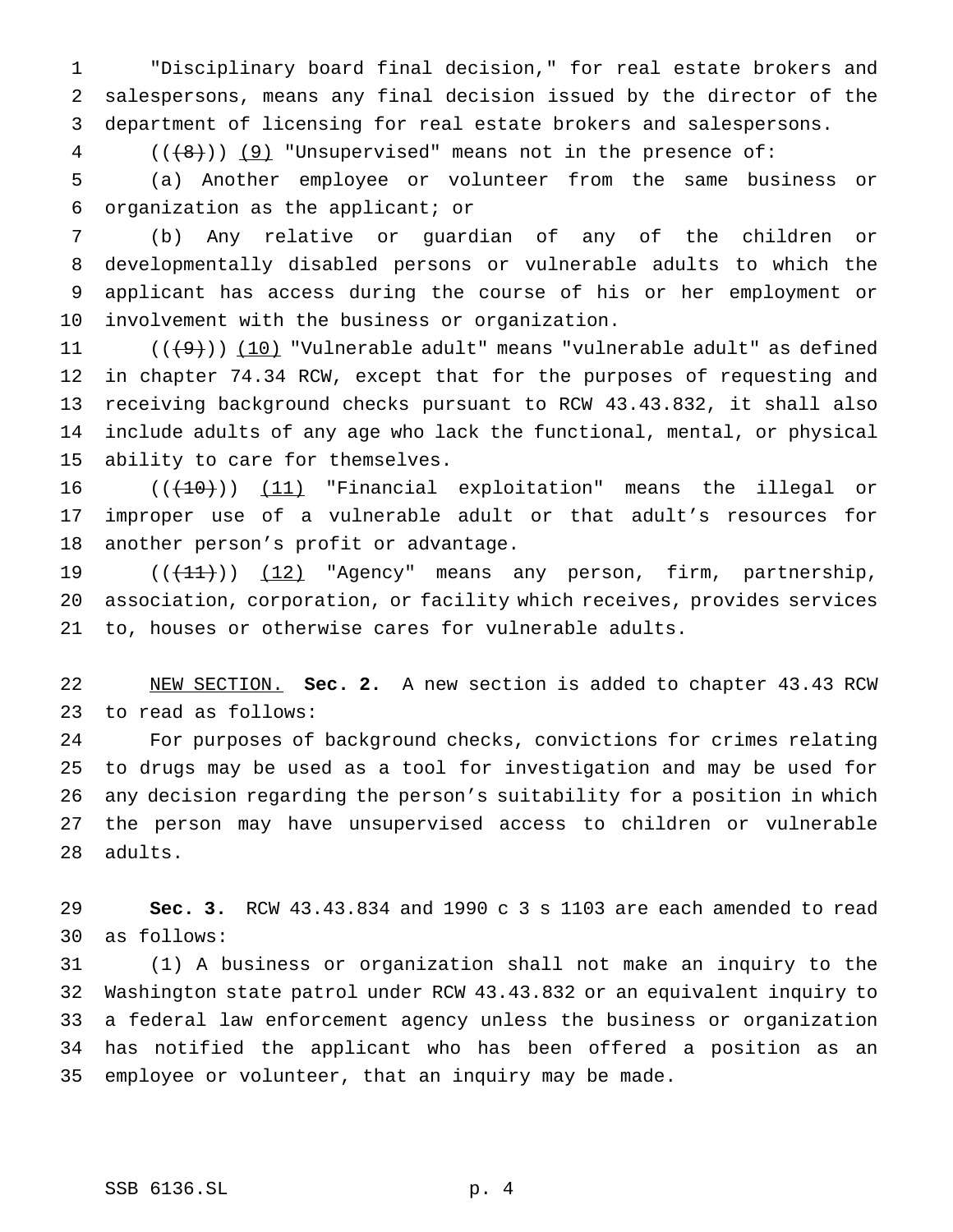(2) A business or organization shall require each applicant to disclose to the business or organization whether the applicant has been:

 (a) Convicted of any crime against children or other persons; (b) Convicted of crimes relating to financial exploitation if the victim was a vulnerable adult;

 (c) Convicted of crimes related to drugs as defined in RCW 43.43.830;

9 (d) Found in any dependency action under RCW 13.34.040 to have sexually assaulted or exploited any minor or to have physically abused any minor;

12  $((\{d\})\)$  (e) Found by a court in a domestic relations proceeding under Title 26 RCW to have sexually abused or exploited any minor or to have physically abused any minor;

 $((\{e\}) \cup \{f\})$  Found in any disciplinary board final decision to have sexually or physically abused or exploited any minor or developmentally disabled person or to have abused or financially exploited any vulnerable adult; or

19  $((\text{#}))$  (g) Found by a court in a protection proceeding under chapter 74.34 RCW, to have abused or financially exploited a vulnerable adult.

 The disclosure shall be made in writing and signed by the applicant and sworn under penalty of perjury. The disclosure sheet shall specify all crimes against children or other persons and all crimes relating to financial exploitation as defined in RCW 43.43.830 in which the victim was a vulnerable adult.

 (3) The business or organization shall pay such reasonable fee for the records check as the state patrol may require under RCW 43.43.838.

 (4) The business or organization shall notify the applicant of the state patrol's response within ten days after receipt by the business or organization. The employer shall provide a copy of the response to the applicant and shall notify the applicant of such availability.

 (5) The business or organization shall use this record only in making the initial employment or engagement decision. Further dissemination or use of the record is prohibited. A business or organization violating this subsection is subject to a civil action for damages.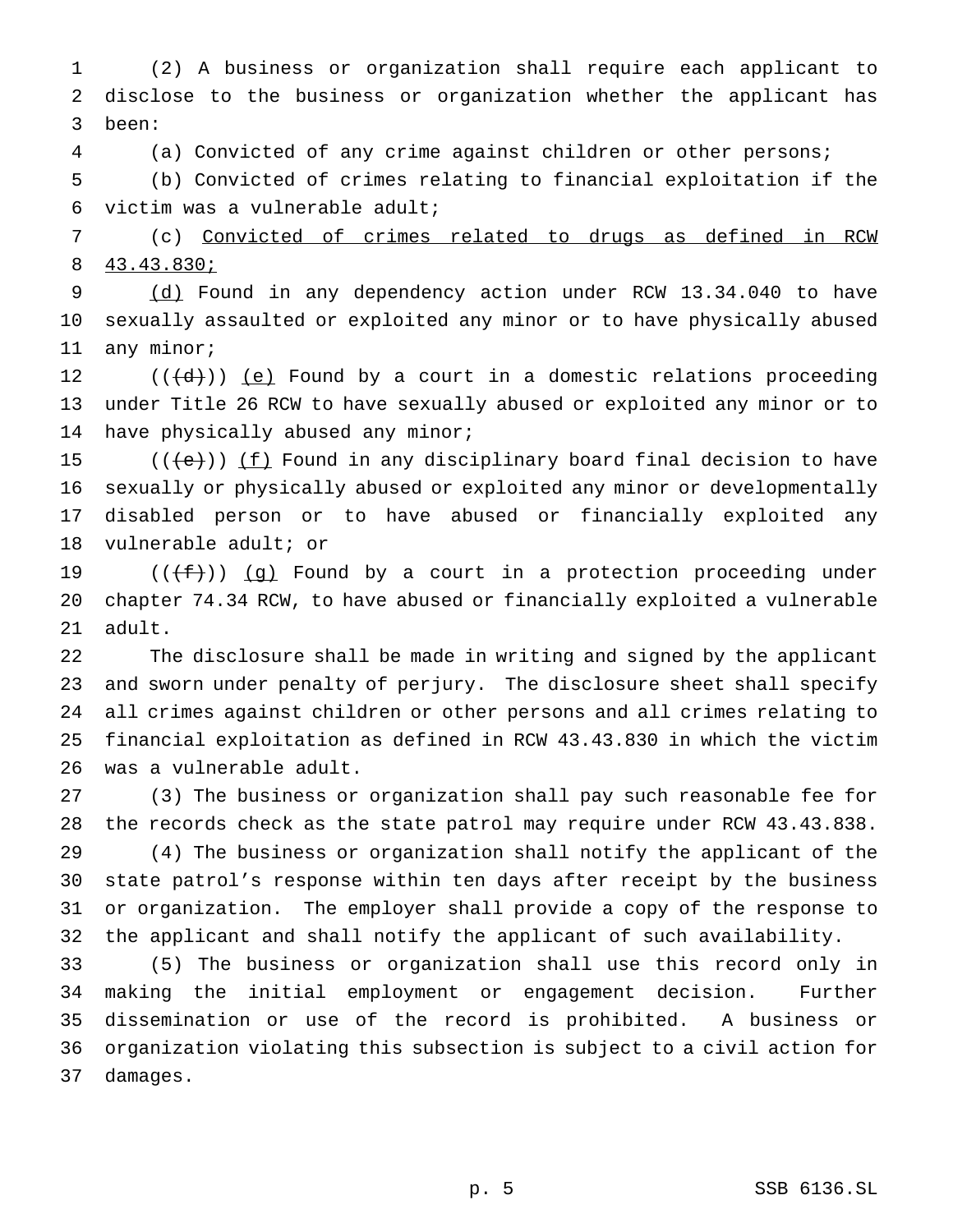(6) An insurance company shall not require a business or organization to request background information on any employee before issuing a policy of insurance.

 (7) The business and organization shall be immune from civil liability for failure to request background information on an applicant unless the failure to do so constitutes gross negligence.

 **Sec. 4.** RCW 43.43.842 and 1997 c 392 s 518 are each amended to read as follows:

 (1)(a) The secretary of social and health services and the secretary of health shall adopt additional requirements for the licensure or relicensure of agencies, facilities, and licensed individuals who provide care and treatment to vulnerable adults, including nursing pools registered under chapter 18.52C RCW. These additional requirements shall ensure that any person associated with a licensed agency or facility having unsupervised access with a vulnerable adult shall not have been: (i) Convicted of a crime against persons as defined in RCW 43.43.830, except as provided in this section; (ii) convicted of crimes relating to financial exploitation as defined in RCW 43.43.830, except as provided in this section; (iii) found in any disciplinary board final decision to have abused a vulnerable adult under RCW 43.43.830; or (iv) the subject in a protective proceeding under chapter 74.34 RCW.

 (b) A person associated with a licensed agency or facility who has unsupervised access with a vulnerable adult shall make the disclosures specified in RCW 43.43.834(2). The person shall make the disclosures in writing, sign, and swear to the contents under penalty of perjury. The person shall, in the disclosures, specify all crimes against 28 children or other persons, ((and)) all crimes relating to financial 29 exploitation, and all crimes relating to drugs as defined in RCW 43.43.830, committed by the person.

 (2) The rules adopted under this section shall permit the licensee to consider the criminal history of an applicant for employment in a licensed facility when the applicant has one or more convictions for a past offense and:

 (a) The offense was simple assault, assault in the fourth degree, or the same offense as it may be renamed, and three or more years have passed between the most recent conviction and the date of application for employment;